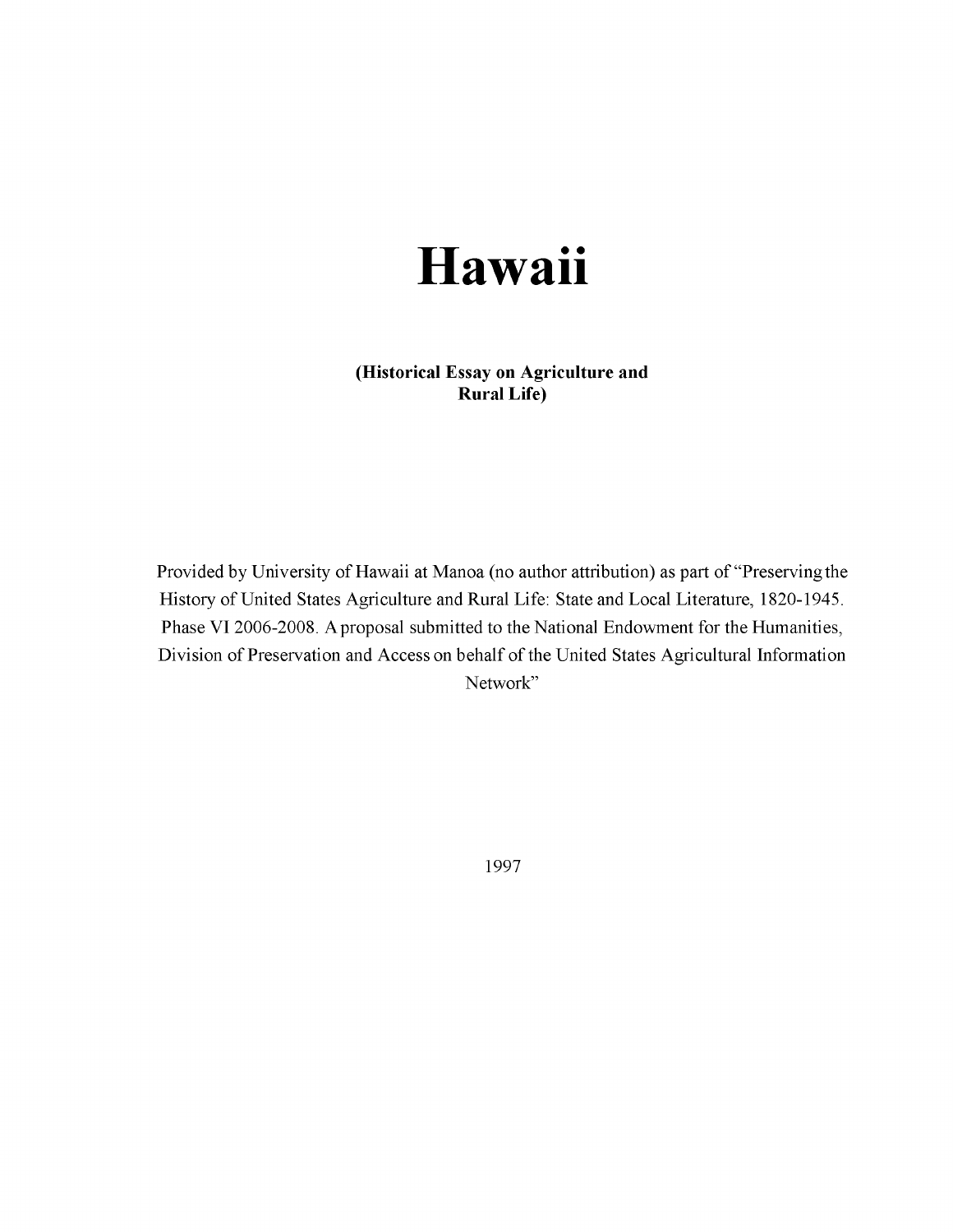## **HAWAI'I**

Like thousands of others, my grandparents migrated from Japan as sugarcane laborers at the turn of the century. They were searching for a new and better life for themselves and their family. The sugar plantations also brought Chinese immigrants, followed by Portuguese and Filipinos. To a very large degree, these plantations helped create the diversity in our society which makes Hawai'i a unique and special place to live.

## --Senator Daniel K. Inouye, *Report to Hawai i*\_, May 1992

For well over a century, the plantation system that centered around sugarcane and pineapple cultivation, dominated agriculture and rural life in Hawai'i. The social fabric of the islands was transformed by the cultures and aspirations of immigrant workers who settled in the islands, interweaving their own traditions with the Native Hawaiian culture.

Native Hawaiian agriculture sustained a large population, estimated to have been between 250,000 and 400,000 when Captain James Cook arrived in the islands in 1778. Hawaiians traditionally cultivated a variety of crops from the shoreline to mountains in pie-shaped land divisions know as ahupua'a. They grew bananas, breadfruit, and ferns in the mountains and planted wet and dry land taro and sweet potatoes in the valleys. Manmade ponds ringed the shorelines for the cultivation of fish and turtles.

Epidemic diseases introduced into the Kingdom of Hawai'i by Westerners devastated the Native Hawaiian population. By 1853, the population had dwindled to 79,600. Many Hawaiians moved to Honolulu to find work and fewer than 20% percent lived in rural areas. Although Hawai'i was not exactly a "widowed land," emptied of its indigenous people and traditions it was a wounded and vulnerable land. Land reform, the Mahele, in 1848, changed traditional laws and made way for foreigners to own land. This pivotal event enabled the development of large sugar plantations and the shift from traditional Native Hawaiian crops.

The sugar industry was the major vehicle of change in Hawai'i's sovereignty, politics, economics, and lifestyle. Sugar was introduced as a commercial crop in the Kingdom in 1835. By the 1860s, it was a flourishing industry. Cane processing plants constructed in rural communities throughout the islands literally changed every aspect of life. The salty fragrance of the sea was replaced by the thick smell of molasses; the roaring of the waves pounding the shoreline was drowned out by steam engines and mill machinery; and land and water were diverted from traditional taro patches to large plantation fields linked to the mills by narrow gauge railroads.

City directories organized island-by-island provided an annual summary of the agricultural and economic activities of the plantations and rural communities that sustained them. These scarce resources are invaluable for researchers. Thrum's *Hawaiian Almanac and Annual* (1875-1940) is another critical resource for statistics, and contains articles describing agriculture and rural life.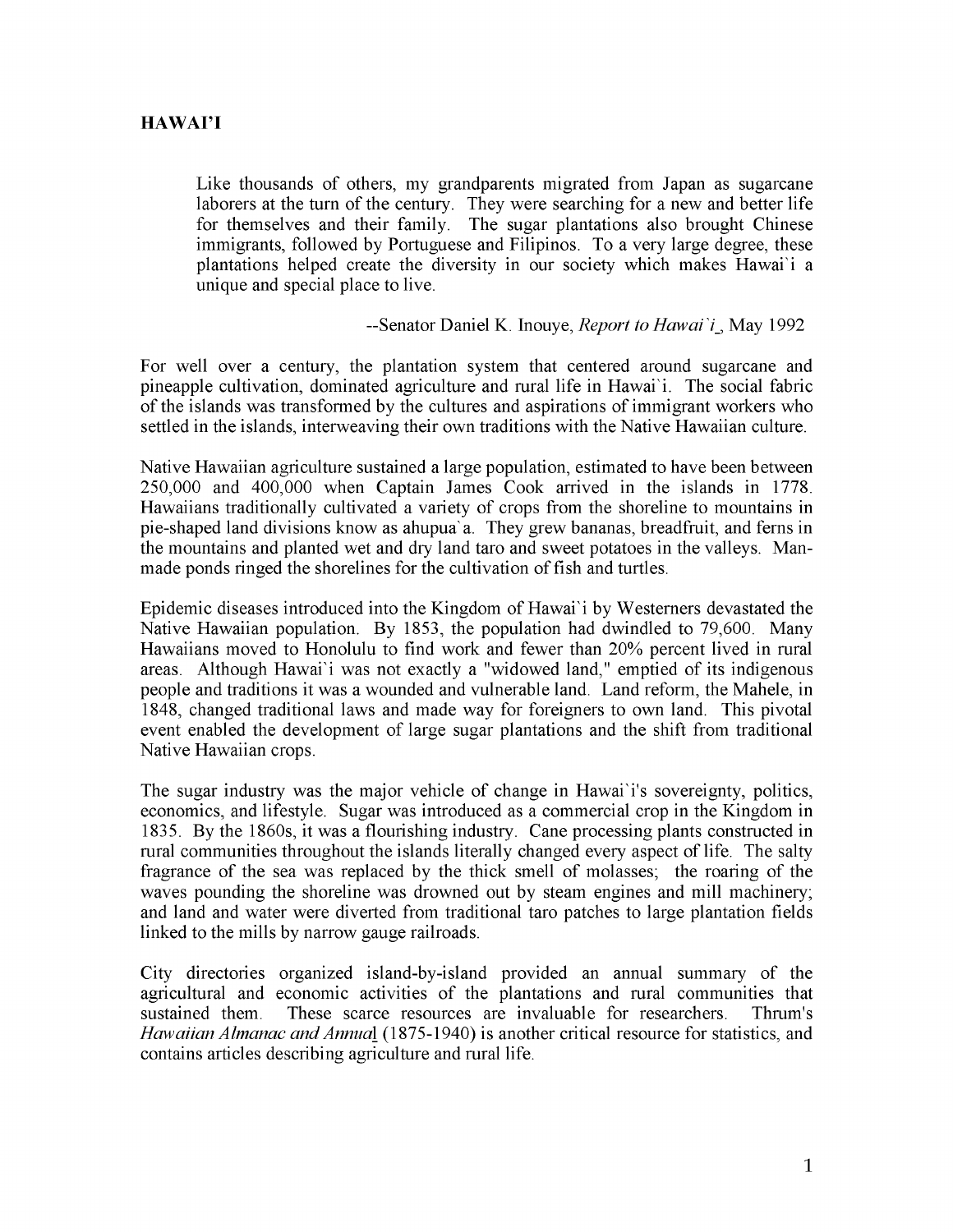From the 1850s, with changing land ownership and use, the Hawaiian Kingdom demonstrated a vested interest in the success of large-scale agricultural development. The *Transactions of the Royal Hawaiian Agricultural Society* (1850-1856) chronicle the interest of the Monarchy in agricultural research as well as in exploring additional crops suitable for the islands' climate. The government also promoted its agricultural products at 19th century international expositions. For example, the catalog published for the Paris Exposition in 1889 highlights the success of the sugar plantations.

Hawai'i's sugar industry was an economic monolith dependent on the American market. The Reciprocity Treaty of 1876 allowed sugar and other products grown in the islands to enter the U.S. market duty free. Preferential treatment for agricultural products from Hawai'i lasted until 1891 when the treaty was repealed by the McKinley Tariff. American businessmen associated with sugar plantation interests were instrumental in the overthrow of the Hawaiian Kingdom in 1893, thus paving the way for annexation by the United States in 1898 and the restoration of a favorable sugar market. Annual reports of sugar companies and plantations that provide insight into these political and economic developments are in critical need of preservation in the collections of the University of Hawai'i Library and Lyman House Memorial Museum in Hilo.

In the isolated rural communities of Hawai'i, the plantation defined rural life and its owners controlled most aspects of daily life. By the mid 1860s, the decline in the Hawaiian population precipitated a search for plantation laborers. The Hawaiian Kingdom created the Bureau of Immigration in 1864, leading to the establishment of a contract labor system. The government was concerned not only with the needs of the sugar planters, but also wanted to find workers who might settle in the islands and marry Hawaiians to "strengthen the race." *The Biennial Report of the Board of Immigration* (1879-1899) includes statistics on the plantations and the number of people of each race employed, as well as reports by the Inspector-in-Chief concerning specific immigrant groups. The Planter's Labor Supply Company (1882-1895) and later the Hawaiian Sugar Planter's Association (HSPA) published reports on labor issues as well as current developments in technology and agricultural research in the *Planters' Monthly* (1882 1909).

Contract workers lived in plantation housing segregated by ethnic group. Single Chinese men were the first group of immigrants, arriving in the late 1850s. Upon completion of their contracts, many laborers stayed in the islands and married Hawaiians. They raised taro and rice in traditional taro fields taking advantage of existing irrigation systems. For a brief time in the 1860s and 1870s, rice was also produced as an export crop. Rice cultivation was considered picturesque and illustrated articles about rural life were found in the journals such as *Paradise of the Pacific* (1888-1966) and the *Mid-Pacific Magazine* (1911-1954).

The first Japanese workers came to the island in 1868, but large-scale immigration did not begin until 1885. By 1890, the Japanese comprised more than 42% of the plantation work force. As Japanese workers completed their contracts, they often married picture brides from Japan and settled in rural communities. Employment centered around the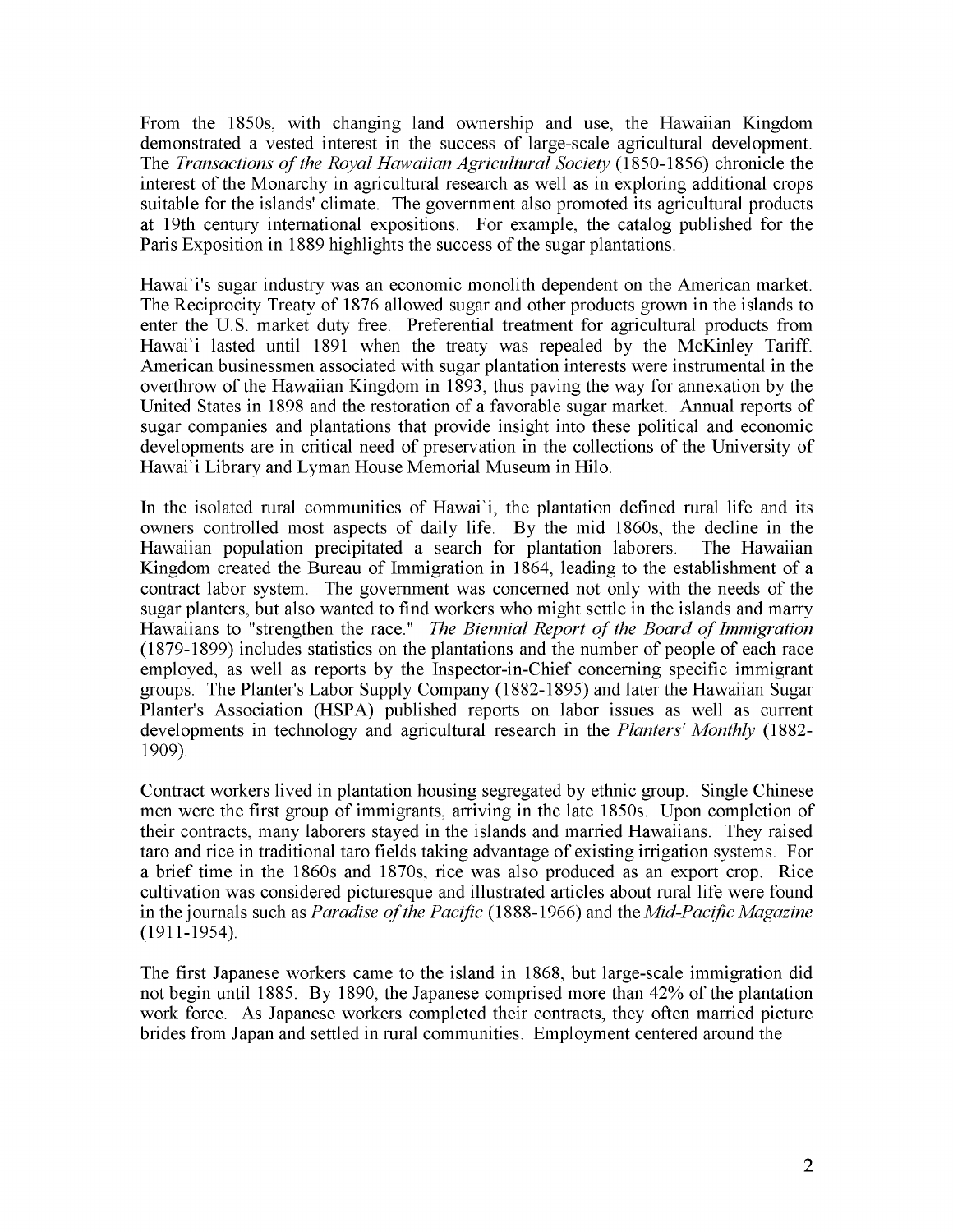plantations and immigrants established a variety of small businesses--from photograph studies to barber shops. Plantations controlled most of the prime agricultural land and thus there was limited opportunity for independent farmers. Coffee, however, was not suited to plantations, and by 1920 virtually all of the commercially-produced coffee was grown by Japanese tenant farmers in Kona, on the island of Hawai'i. Japanese-American prominence in the coffee industry has continued for three generations.

Significant works of Japanese literature produced in Hawai'i prior to World War II survive in limited numbers and are in critical need of preservation. The literature--from poetry to politics--was based on experiences on the plantations and in rural communities. Literary clubs were popular social groups and they published the work of their members. One of the first histories of the Japanese in Hawai'i, Shin Hawai'i (1900) by Hidegoro Fujii, contained a section of poetry including the following poem by Sasakura Ushu:

Yu na yu na nakumushi no ne no yukashisa ni, Kibi no hitomura karinokoshitsutsu. [Every evening, touched by the nostalgic sound of chirping insects, I left a stand of sugarcane for them while cutting the rest.]

The Japanese community played a key role in the rural life of Hawai'i. Among the most important resources about this community are the Japanese language directories (1927 1941) published by the newspaper, *Nippu Jiji.* These rare, paperbound volumes provide in-depth information on the community and its social and business activities.

Until U.S. annexation in 1898, both the Hawaiian Government and the sugar planters continued to seek contract immigrant plantation labor as well as skilled workers. The Portuguese arrived from the Azores and skilled workers came from Scotland, Denmark, and Germany to operate sugar mill equipment and plantation trains. The published literature documents that the cacophony of voices and cultures often led to difficulties and misunderstandings between workers, plantation management, and the government. Pigeon English (incorporating Hawaiian, English, and the native tongues of the laborers) became the standard for communication. Today, Pigeon English is not only a part of daily interactions, but a unique island voice in poetry and literature.

Annexation in 1898 ended the indentured contract labor system in Hawai'i. U.S. immigration laws, including the Chinese Exclusion Act, took effect immediately. However, Japanese were allowed to immigrate as free laborers until 1924--no longer bound by contract to work on plantations. With stricter immigration laws, plantations began to look for new sources of labor--particularly from other newly-acquired U. S. territories such as the Philippines and Puerto Rico. In recognition of Hawai'i's diverse culture, the University of Hawai'i established the Social Research Laboratory in the 1920s, publishing its findings in the journal *Social Process in* Hawai'i\_(1935-1960).

Plantations were also a major staging ground for the development of labor unions. Prior to 1900, labor strikes were spontaneous and disorganized, but in 1909, organized Japanese laborers struck against Oahu sugar plantations. Japanese language newspapers published throughout the islands were instrumental in sustaining the strike. However, organizing multi-ethnic strikes was difficult and the first unions--formed around national identity and "ethnic unionism"--gave management an advantage in strike breaking. It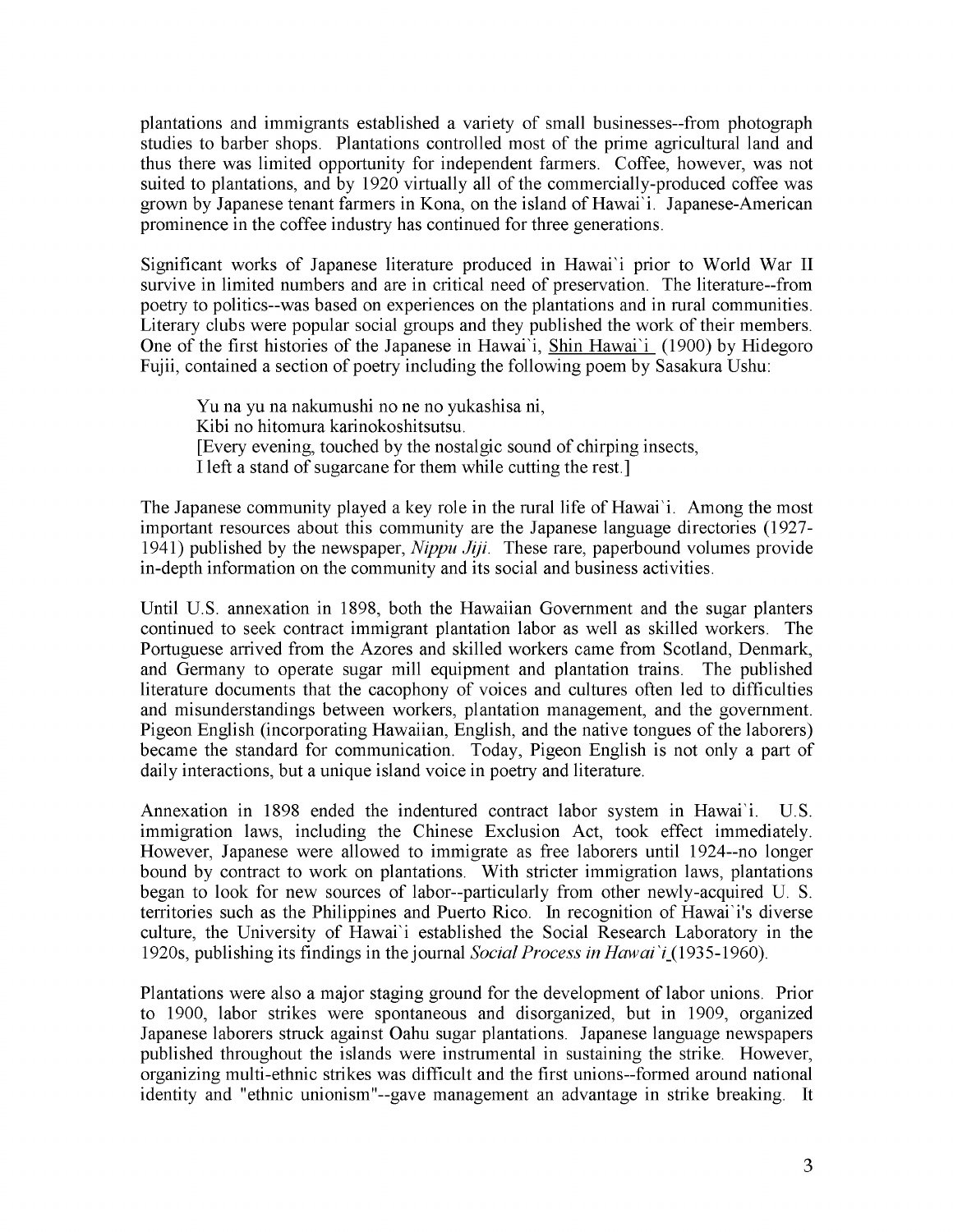was not until the late 1930s that efforts began to organize all agricultural workers under one union and it was not until 1945 that the International Longshoreman's and Warehouseman's Association (ILWU) secured a sugar industry contract that established it as the bargaining agent for sugar workers. Japanese language publications provide insight into these early labor struggles. The 1909 strike is detailed in a number of published histories including *Senkyuhyaku-nkunendo Hawai Sato Lichi Rodo Undo Shi* (1921) [An account of the labor movement on sugar plantations in Hawai'i in 1920] by Motoyuki Negoro, a college graduate and labor sympathizer.

Hawai'i's dependence on a single crop, sugar, left the economy vulnerable. Research to improve the productivity of sugar plantations was a major focus of the Hawaiian Sugar Planters Association (HSPA) founded in 1895. Under HSPA leadership, Hawai'i's sugar industry became part of a worldwide network of sugar research. HSPA also represented their membership in labor-related issues. By the 1920s, it was increasingly clear that worker well-being was important--if only to ensure their commitment to the sugar companies. HSPA provided leadership in workers' health issues and published the journal *Plantation Health* (1936-1964).

Shortly after Hawai'i became a territory in 1901, the U.S. Department of Agriculture established an agriculture experiment station. It was soon followed by a second station established by the Territory at the University of Hawai'i, the newly-founded land grant institution. In 1928, the extension stations merged into the Hawai'i Cooperative Extension Service. Publications of the Extension Service reflected the changing interests and research needs in Hawai'i's agricultural industries. The recent closing of sugar and pineapple plantations, as well as a renewed interest in crop diversity, has created a demand for early publications of the Extension Service, such as the *Press Bulletin* (1903 1919) and the *Hawai i Cooperative Extension Service* (1929-1964). Increased use of these research resources has highlighted the need for their preservation.

Pineapple, grown commercially on a small scale up to 1900, became a significant crop during the territorial period. After annexation, the 35% duty on Hawai'i canned pineapple was removed and it was feasible for island pineapple to compete in the American market. Pineapple cultivation developed along the sugar model; it was grown on large tracts and workers were housed in plantation communities. In 1912, the Hawaiian Pineapple Packers' Association formed its own research station, eventually becoming the Pineapple Research Institute and publishing *Pineapple Quarterly* (1931 1937) and the *Pineapple Men's Conference Proceedings* (1927-1928).

In the early 20th century, Hawai'i developed a new crop--tourism. Travel literature from the period provides an interesting perspective on rural life and agriculture prior to World War II. In the 1930s, agriculture teamed up with the tourist industry to promote Hawai'i and its products. Their advertising agency hired well-known American artists, including Georgia O'Keefe, to come to the islands and create images. Advertising campaigns culminated in a flurry of travel publications such as *Hawai i U.S.A*. by Bob Davis and George T. Armitage (1941).